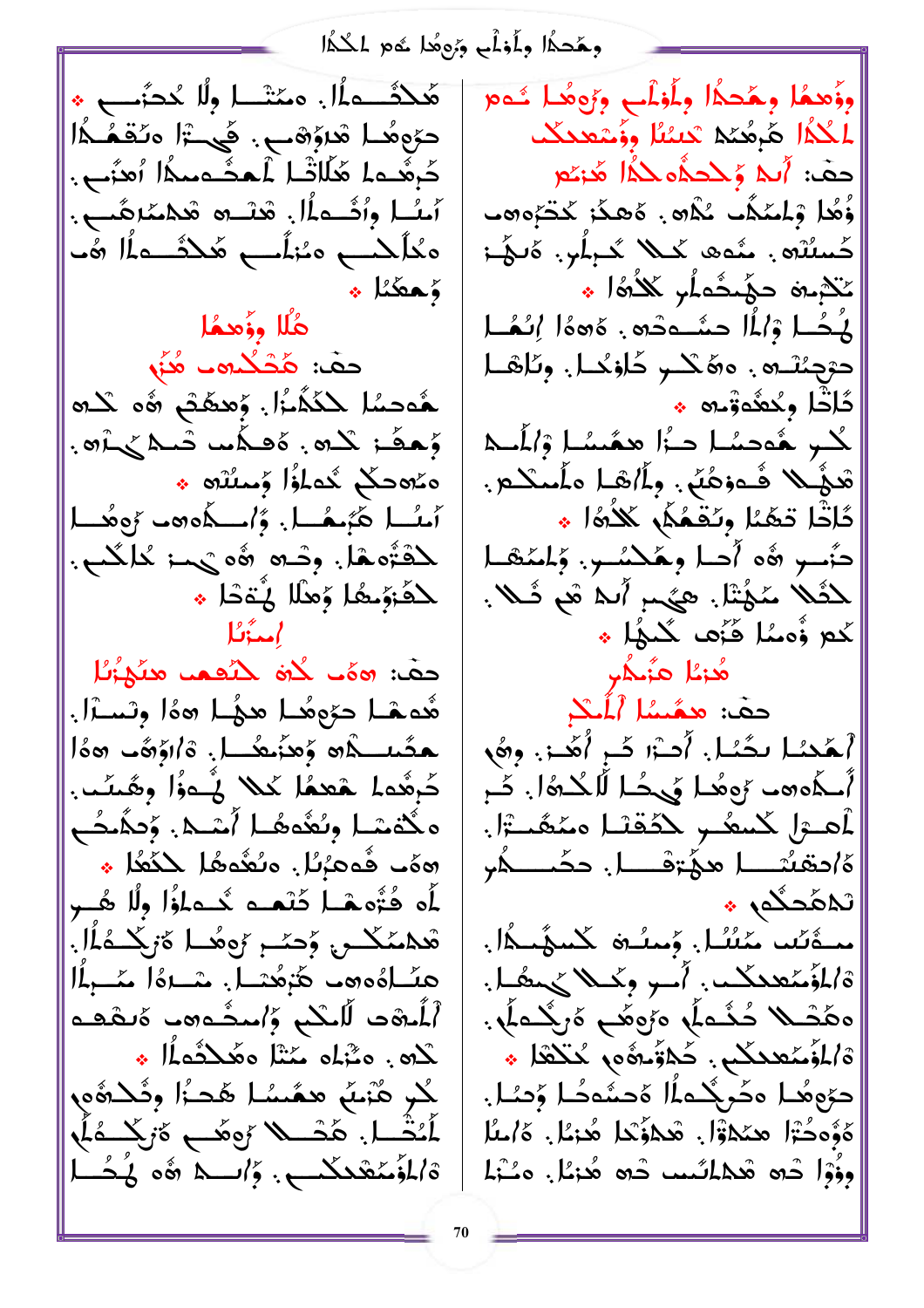وهَّدهُا وأَوْلَى وَرُوهُا هُو الْحُدُا ْهُتِكُمُّاً. ٱوْهُكُم<sup>ا</sup> وُثَّەصًا حَضْرِ كُـرٍ. ەكْھُىعُا ەرُجَا دېقىدْا وِلَمُنْشَا. كُــو ش بْنْتْ شْمَرْكْمْتْكَ \* هُەجسًا ﴾ دُفْماُ! وهُنِ مُدهُوف هُلا وتحكا همَّسُا وُ*ا*لُمَّا وَهُۚكُـرٍ كَـاوْكَا هرِّجزُنُائِكَا.<br>وَ*اهُ*ت حَبُّدةَا وَوِّضَــرَّحْتَ وَ*احْد* هُتكَ*ا* حق: كُمْ هُزْمًا هُّزْمَعُ أَبِ أَحْمَا بِحَبَا مَوْجِعًا هُنَا. مَنِ وْ۞ لَـ دَه حرِّهِهُا أُس كُعُــزُّا وُحكُـا هيڤري أسادُ لمن أن المستقام أباههم مَتَنْــدهـد وهُـــا وُهمّدَــا هنُعـــدًا كَمَلا مَبْتُنُو. هُم أَلَمْلًا هأَا كَتْعَدَمُه ئەم ئەزەنجى لەۋا. ئوم ئىس هُدْا ىحُىُا. وِهَٰىُا أَىٰٓاْتُ وهُهُنَا لمَسْمَلَا وُحِعْمِدُهُ أَن هِعَمَدًا لِمُوهَا. وِتْـهِ ۞ه شَدْكَـدُهـ. شَم كُـدْمَزْم وَحْجَتُهْا أَلَمَا بِنَوْبٍ حُجَكْتَكَتْوَهُ \* ھُ۔ لَّاؤُم شَمَعَکُہ ۚ ہُکْنِـٰمُہ وِخُمْتُو هُوصِمًا لَّاحًا وَحِبْرٍ رُوهُا ۖ كَكَتَبُوهِ ۖ قَعِمَـٰہٗ. هُـُزُ، فَرُبِــَ هُــمِ أَــْبِــة سُـرُب مڤيب{اً كُحــرُا وَالحَفُــة ەمئەھ ة/لۇسُعدلى ، لْمُدَٰٓبِٱهِ ۚ وَهُٰذَا وَٰٓصُدًا. لَمَٰوۡف لِمُنَّصَدَٰا حهَ قَا وِهَ حَفْسُماً الْكُلُّو فَرَسْكَ. ومُهْد أَيْهَٰا لِمَشَاحِ وَيُغْذَلِ مَدْعٍ هُو ەۋدىُىپ ھَەڭلىپ تْرَمْ دُشْمَلا شْرَبْكُمْ دْنُلْا وْلْمْكَلّْتْتّْوَى ݣْلْكْ لْمْخُومْلْدْ أَمَانُنَا. هَمِنَسِيمْ لَمَعْنِي لَمُعَوَّا لَمْ كَمْسَا هِمُسُلٍ وَإِلَمَّا وَأَهُمْ وَأَسْكُمْ كُعْعَتْنَا. ﻠﯩﯖﯩﮕﺎ. ﯙِﻓِજૈﯩﭗ ﺧَﻠﻠُّﻪﺋَـﺎ ﻭﺋَـﻪﻭُّﺍ ﻩﻟُّﺎ أَهُا دَاتَٰبَ هَدوٗت هُمننَبٍ هِ مُمْعَدَكَب أَصْـٰهُ أَنَّـٰهِ. يُملَّلُه يَ مِنْ وَلِكُـٰهُ ا هگُزُنُا وڭڭا حقَّ: عُلَّا وأَوْهَ مَعْبًا. ۞ه رجُل ۞ه اللَّـهوُّا وَٱلْمَعْبَا. هُــزُا تَـنُنْـا ـُــوْت نُـْـهْــو . هَزْهِهُــا مَالْحَدًا هَذَه كَمْكُدًا. رِجَّهَاهُم لِحْصُرِ أُسِ مُعْصَّلًا. وِتَمْلاً لِمُّعْصَلًا )<br>مگذوب کم \* لِكَفُتُوهَا. وِدْهِ نَائُو لَكُحِدْكُرْوُا \* دُخْماً أوهُن، أَقْتُبُمْ ِّ هُزَٰہِ ٱللۡوَٰٮنِعِیدِکُنِی ۖ جَآٰا وۡۡاَهُب کَعۡعَیۡتُنَا ٗاِ ۖ<br>اُهُا دَّاجَتِ جَسۡتُبُ ۚ ہَٰحَوُوج ۖ هُمنتُنِ حَهۡنَّصَةُ ۖ وَ ەَسكە ھَاوُّا وَهِ زُوْلَ. وَٱوْكُر هُـٰدِمَّا لَكْتُنِمُّا. ٱلْمُكَلُّ حَثْبُهُثُماًا. مَمْوَّ حفَيْحٍ وتَكْتُمَا لِمَوْا كُبِرٍ. حَنُكُمَا مَثْلَ كَرِثْنَكُمْ أُوُمْ. هُوَصِمًا \* ئَكْةَ مْعِ هُدُةٍ. ەَدَامُّدَّتْلُه وِدَّ ەەّمە ئىسۇەۋا كۆەئسىملە ئىسىزمى. أَمعًى. لِمَتَكَلَّفَ لَكُو وُّەمْئَلَائَكَ \* وكُرُووُا إِسْئِنَا لَّكُنِكُمْ لَكُبٍ. وَلَا نَتْوَىٰكُمْ هُەدىسُا كْبِر أَه دُوْمَا. وُٱتعُفْدا حٌب هُجُبُلْ. حُرِهُوما أَهُم هُرِهُدِهُلَّا \* ەڭتىكمال. ۆ/گىزلمىس كىھگىشە. هُا وَٰلِعَمْ: حَسْمًا هَنْتُمْ عَشْرَ فَلَمْ يَنْقُلْ كُر ەلَ*ا*دُەر ەَ دۇەس ھُە**وھَا \*** رُوهُــا وُحِنُــا. وهُــا وُاٰاهَــو كُـــو وَإِجْزًا تَنْسُلُا وَوُسْعَنْكُتْ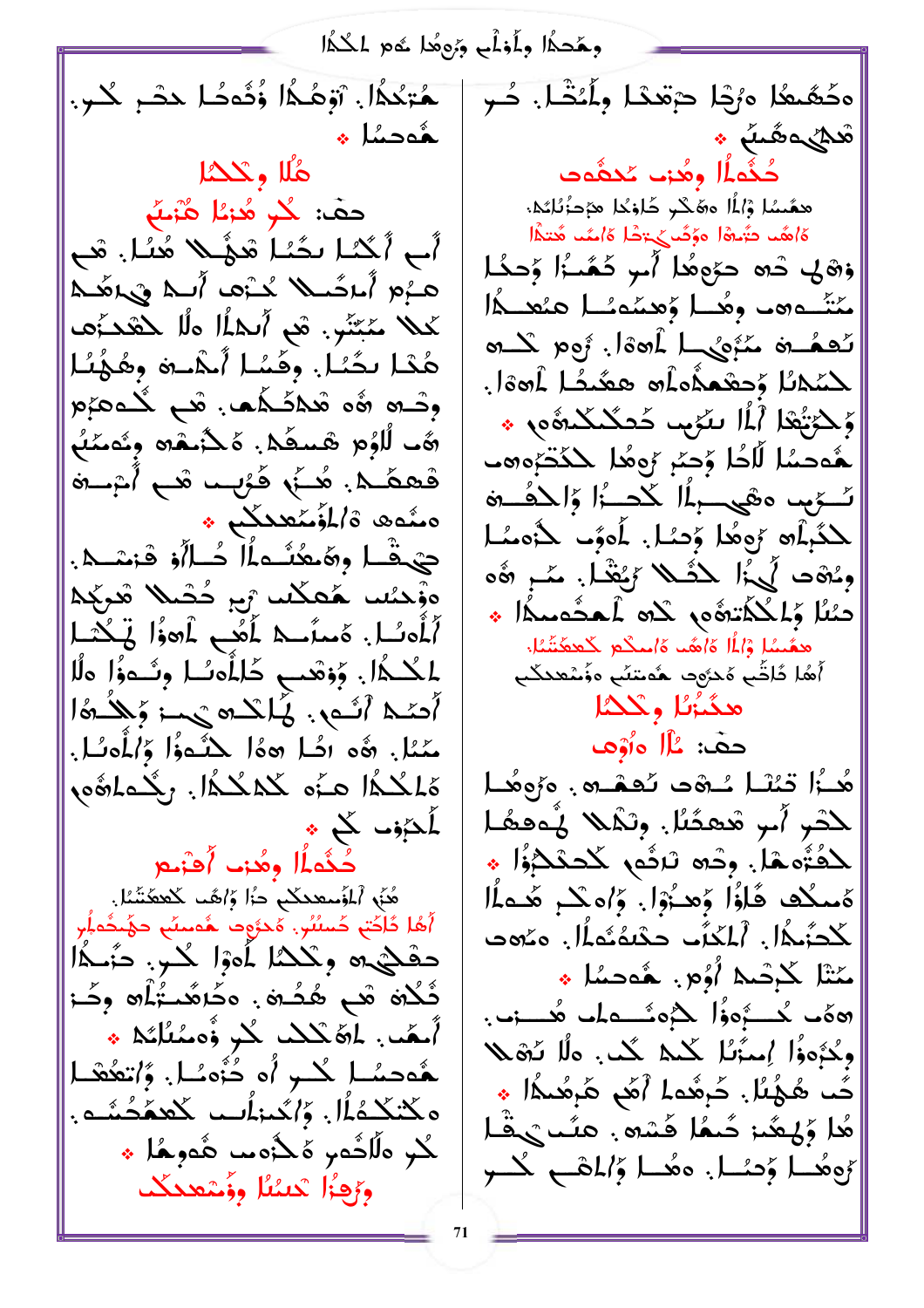وهَّدهُا ولَمُوْلَى وَرُوهُا هُو الْحُدُا

لَّافِكْل وَهُدَكْتُلْ ﴾ مَكَهُنَا لَمَ الْكَلْبِ وَّمِعْنَا وَقَدَّمَتِ لَمُوْتَدِهِ وَلِلْكُسُوا وِرُوهُ صُــْهُد كُــْمِر هُوحِفُنُــا. لَا لَمو مَـــز كَلانُفُــولَا. كَبِلًا شَكْفَتُكَ هُـءلًا. حَكَب وَّحقَا هَمِ كَلاَهُ!. كَبِلًا أُسبَّى كَلَّهَ لَمْفَلَّدَ. وكْمُلَا ەھُكْم ھُنَّدُوم \* فَعَلَمُتَ هُـــزَتَ لَمُؤْكَـــا وِهُكُتُّــوَلُمْ وِتْنُـهِ لا تْعَمُـلْ وِّقْتُمَــُـنِ. وَٱلْمُــدْ أَنَّــهِ هَـــم هُحنُــا هَ/تَــلــد أَنَّـــهِ كُلُّهِمْكُمْ وَتَسَلُّهُمْ لَمُشَكِّلِ وَهُمْ ۇھاۋةئىسىر. ەتكلئىشىمە كىسلا وَأَهُبِقُــو. تَــزَوُو رَهْبٍ هُــوهنَه وِكْتِكُمْرٍ. 20ْمَلَا قُلُّەوُّر تَتْعَكَّاهَدُهُمْ \* حكئا شمكتب حفَ: مْمِ هِعْمُا هِمَااَتْا هُا رُوهُــا وُلمْنَــم هُــوعْزَا. هُـمــزَمــ لْلْمِنْسَا وَإِلاَّا حْسِيهِ . هَسْدَرْهَا كَلْحَيْصِيةُ! هُمْرَبْلِلا هُكْسُوْدًا هُتُعٍ. كَنُعْهُا هكْتِمْ هْمْنْتْفْ. مْنْݣُلْ ݣْلْ هْ مْلْ وْْمِيْشَا. مِعْمِيْسَا يْهِ مَا مِّكْتَسْلَا. لمعْدَنِ لَاهِتُوهَا \* أمنًا هَ وَدًا وِلًا مُأْتٍ. وَهِ السَّلَاءُ السَّمَّا قُتُوهَا. هُوَرَّا رُّهْا وأُهْتَقَا. لَّاسُا وتُمْفَ لَكُمْ . مْـُمْ لِلْكُمْ أَلْمَكْلَمْـمْ هتَّه والمُعَالَمُ الْمُكَامِرُ مِنْ مِنْهِمْ وَهُمْ وُتُىلِئْمِينِ حَيْنِ صَرْحَةِ الْمُسَامَنِ وَالْمُسَامَنِينَ مَسَرَدَةٍ مِنْ الْمُسَامَنِينَ حمّتهُ أل \*

هِنْوَدًا مِكْتَمََى حَرْبُقُدًا. وِكَقَسُهْدَ

حفَ: كَرِلًا تَاالُكُمْ شَوْكُت حوّوهُا وهُدهَا هُنُا وهُنّي هَٰذَكّي 80 مِنْ مِنْ مِنْ الْمِنْكُمْ مِنْ مِنْ مِنْ هْدْهُبُمْ هِهُمْ أَلْمُؤْمَّعْدِكُمْ \* أُف كَكَمًا وَجِّز وُّٱآه وَكُلُّهُوماً!. دُه حعْننُـا وْھِيُّـة الْأُوفِـْـه . حرِّهِ هُــا وَلِكُمْ أَلْمُتَعْدِكُمْ \* حَفَّنَ مُنَّهَ 200 أُفْ كَلَّمُا وَهُوَهَا وَّحُـا. وَهُنُّــهُ وَوَهُــا كَــْـَـــهِ وَهُو وَوَهُا. وَبَرْشُومٍ دُهِ. أَلْمُؤْمَّنَعْدَكُتْ \* حدةه ومُكْلَمُهُ أَمِيلاً مِنْ الْمَثَلَ الْمَسْرَدِينَ لحدةُه، يُدهسُل. وتعصنُه، هُنْݣُصل تَعْكِثُـــم هُاتْـــا حاْمتْبُنُــــةُم أَلمَؤْمَنَعْدَلَكَ \* وَ بِاللَّهُ مِن كَلاَّتُهُ مِن حقًّا: 6ه وُلِيكُم ثُلا تَتَبُكُمُ حرِّهِ هُـــا ورُهِـــه هؤه سُّنهُ ـَــا هُـــو مُعْدَدُلَا ٱلْمَقَوَّىدِهِ وَحْسِرِهِ ٱلْمَؤْكَسِبَ كلاً وأن وتَ مدت مصر من المعروب هُدَكْمَاهُوب. ودُه وُتُىلِبْلا هُ لَكْتَا. أهكَمأهه هُم كُكْبُتَا. ودْه أَحْدَمَاه هَهُمْ تُهْتَبْسَا لِمُتَكَسَّا هُتَبَّب à sad كَنْ كَعَذَهِ حَوْهَٰذَا وِرُهِ 16% أَحْكَمُت وتسأل لَالْحُدُّا. ودْه فنُها كَخَعْدِه قب قَدِفَ ہے ۔ قد کَشَــــة هُا فُوهِ ُبِياً. ودْه ، وْ عْدُو لا هِنْد ەْھۆللا. لمْكْلُب ھُكْحْل وُّاسْئىف. هِ تَمْ أَحِدُ وَهُ الْمُعَزَّامَلاً . فَـودُّا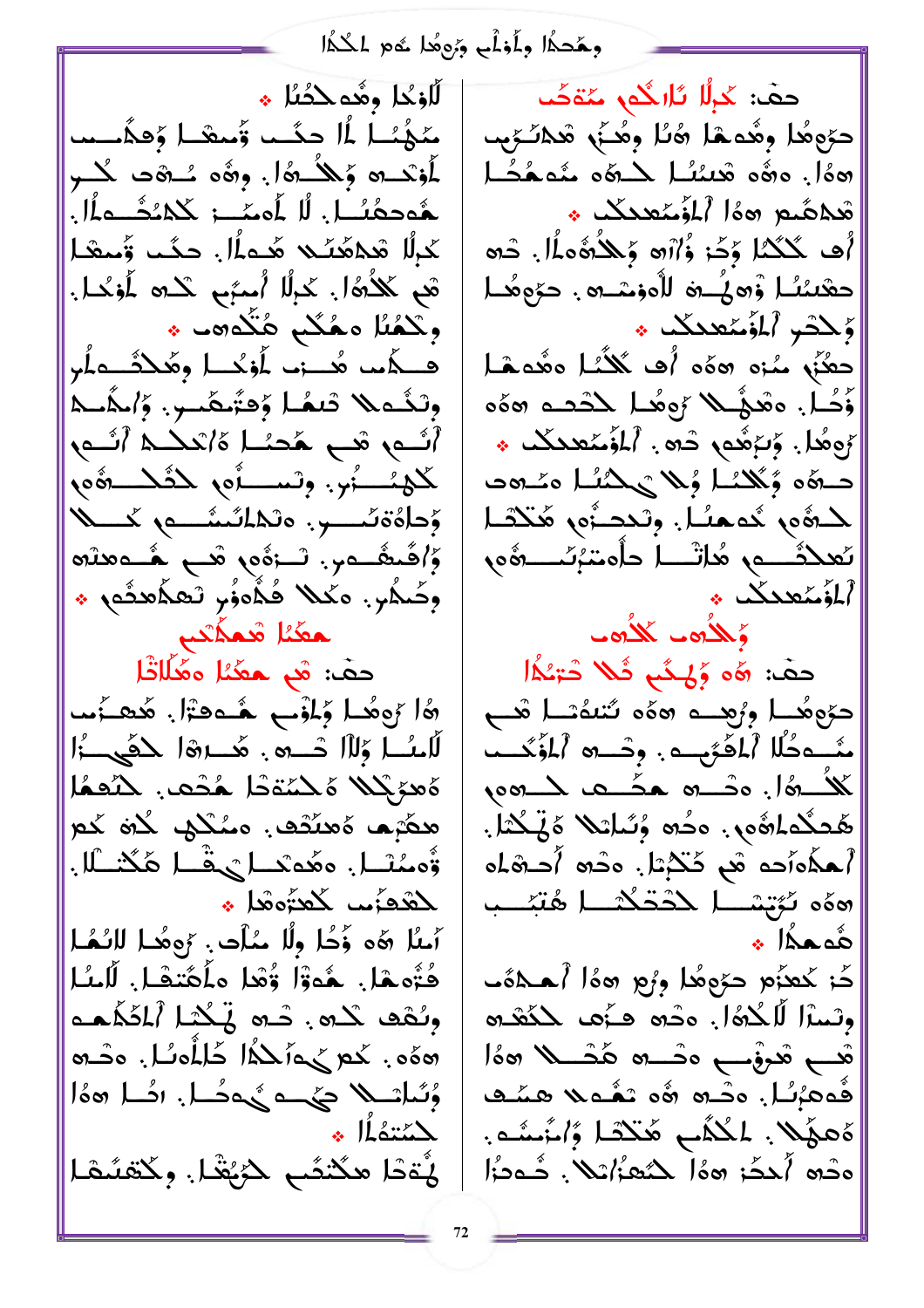وهَدمُا ولَمَوْلَى وَرُوهُا هُو الْحُدُا

ەُھەَ *الْمُطَّـ*ا حَرَّجْنُنَــه شَوْكُــكُمْ. ەُ/ھَــى كَــى دُەتەكــا وِّھسُىگــەلَى وبُكْمن وِكْلُه هُكْسُه ﴾ حكُثُماُ ا هَحْتِمْحْا مِمْعُا. هُحرُهِمُا يضُبِّعَهِ لِلْكَرْوَا. وَوَقَّقَ تَكْلُؤُمِّكُمْ لِمَكْنَبٍ. وتسأل لَّالحُثول. وكُلُّه هُكُسو \* هُلَّا وَرِّهِۥُا حف:حدؒبْته ورِّهْزًا شَمَاهُعُبِ رُوهُا كَرُبُقْا مَثْا هُـوْمَا كَـوْهِ، ة/ههُلا أَحثُهسمُا حدَّبٍ هَٰلأَتَع لِحَدَّةَ مِ. هُءكُما لِحَرْبُقْدا وِهُكِنَّدَهُا مُنِلَبٍ. مَكلِكُبٍ كَيْشُصُلِ أَهْنُبٍ لْمَشْــەممَاْل ۋەۋە ەڭلىم مَكانُـــا وؤُوهُا هُكْثُواْ ا مُزَاَّبٍ \* هُصْــا\ فُنُوهُب ِ. رُوهُب هُربُــْـملُم هُ هَقَلا دُنُّهُ أَمْرٍ شُيْ أَوْمُعَصَّلٍ هأَا لِمُهفَوِ أَقْسِ ثَقِي هَـٰلًا وِكَتَبْسٍ. ەمّھٔا كَے مّتوَّى كَعزَىمعُلُـُـەلُر. رُّەرُّە قَالمُؤْمَّى مَعْسَمَا مِسْلَم وَّسعْد پ إمبرٌ مُل حقَ: حَتَّىٰ رَّهِۥۢۤا مَّدْفَدْسُي مَكْهُمَا لَمَا حَكَب وَّمعْمَا. وِّقدَّست لَمُوْتَــدە وَݣْــدُهُا. دەۋە ئــەۋە گـــو هْلِنُكُمُو. ولَا لِمُعْسَنِ كَكْنُذَهُ إِلَّا وَلَا عُبْدِهَا خَلِيبًا عَمِّدًا. هُـرْوْبِ كُبِّ هَـلَابِ هُدءاُ \* كْـرِلًا ٱلْمَالُ يُدْتَرُنْـل حَكْب وُّحْقَـل قَبْ

فَعَنْهُمْ أَتْرَهُ وَمَا وَحَمْدٍ وَوَهُمْ ا هُمكَــب كَــره . لمُؤَــرهُ مِ شَاؤُتَــلَ. هَـمَــــــــــ ۞ه وُوهُــــا هَــــح كَـــمعُـــا. ەھَپَّىپ ھىُلمۇْ، آۆھُـدَّا. تىھىمى أَتْرَى كَحْشَقَا. مَنْزَهُ مِنْ لَأَكْتَبَرَلَ \* امىئائا حفَ: بشكِ هَٰلَلاظُ هُم وُهِ هُل حوِّهِ هُذَا أَآوَهُ وَ هُوَ هُلْ. لَحُمُلْ كَحِمُلْ دَّىم لُهُوَٰا. وهُصْلاً لَمُع فُوعبُنَا. ه كُفْسًا وِنُعْْوَهُا أَسْمًا. أَهْوُا أُقطُم جَمْ رُوهُا. ݣْسْلُطْ ݣْلْاهْجْا. ومِنْجْرا كُمْ شَمْ هُلْثُمْلًا ﴾ حرِّهِ هُــا أَهمُــا مَحْرِيْــماْا هُحفّــهؤُا ەَحكَـعمْعكا. حىنُـەكْـا وِّصْا ەْتْوْھُكَا. دُكْبِ أَنتُــب تَدَحُمُـــع. وتَعـــدةا كَتْسِعْدَا حِئْدَمِ وُسُلَ. وسُلَوْءُ مَتْدَا وَحِكْكُمْ. يَحِبُدُنَا وَجُمْ هَٰذِهَا \* الْمَدُّمِيكَا مِتْكَ حفَّ: لَّاحُدُهُ! وكُلِلُّوبُ! وِنُوَوُّا ىسۇۋەر أَىتَئْسىد وِّصْلَمَّىك، ەنْكَاضَمْسْ; كَهْنُحْماً!. هكرٍ أَمه كُمْ أَمْلَوْ!. وِهُنِّي أَهَٰ: خَهجَٰ:لُمس وهُٰ: أَ كَبِ كُنْتَا إِنْتَا <u>لاه ولاه هَكْسه \*</u> ھَحكَـــم مَــُـــُـــا لِكَـــَــھُا. وَحرِّہِ مُـــا ەكْتِرْكْلْمُلَّا تْعْفَىز ھۇھُسىر. ەڭسەر هُهُنُا تَدَكَّفُ، ةَنْ وَهُ حَسَّقَا وَسَيَّىدًا. وِكَلَّهُ هََصَّمَهُ \* ݣْلْـْهَٰا وُهكّْكْبْ هْلْشّْكْلْ: ەْهْزُهْـزُمْ لِمْلَلًا هُم ثُلْاةُه، وُلِكُمْ: ةُالْمُكُــُو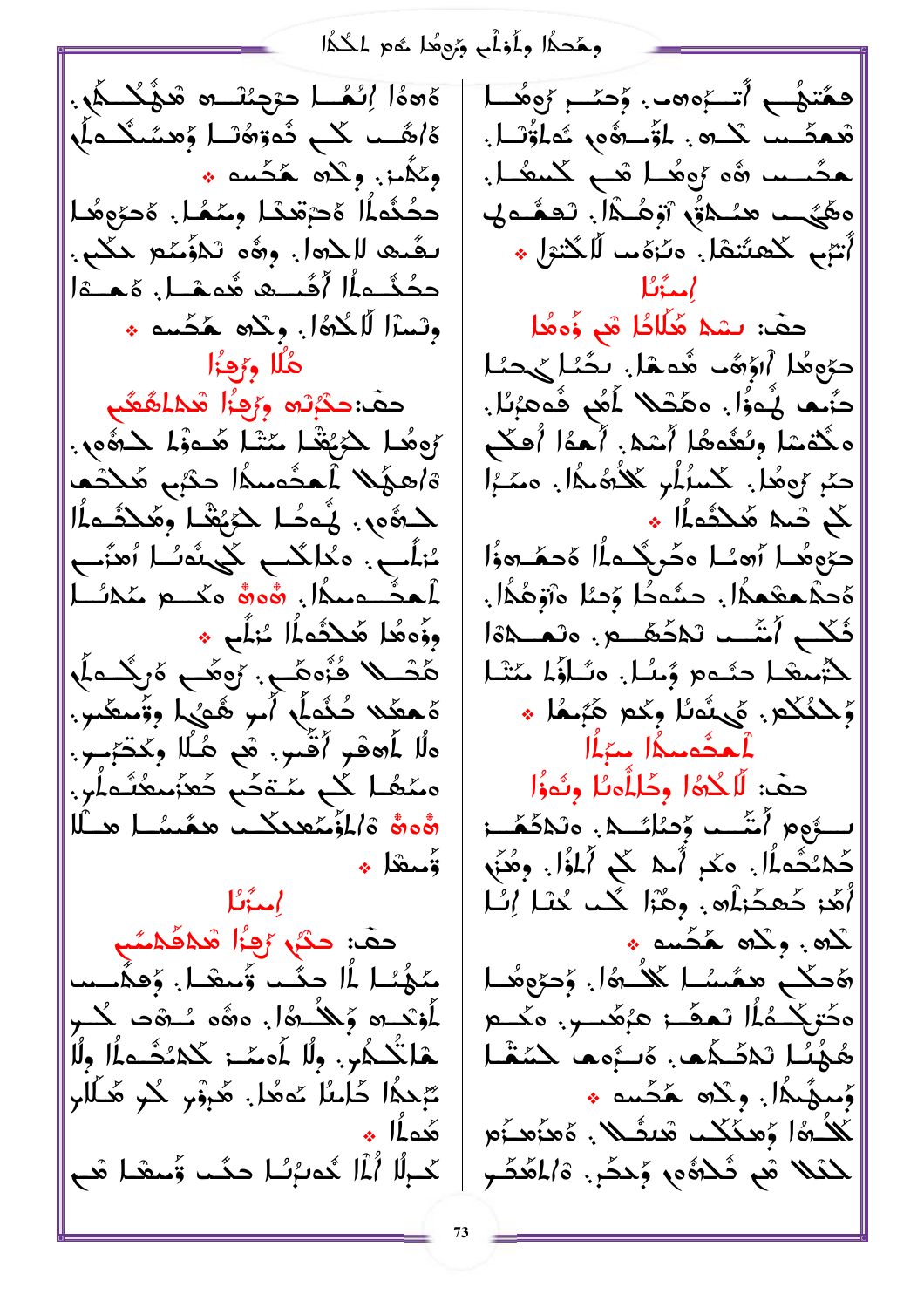وهَّدهُا وأَوْلَى وَرُوهُا هُو الْحُدُا

أَسْمَاهُ . لَكُمِرٌ صَرِّحَاهُ مِهِ جَنَّاهُ هِهُا لَٰٓاوۡ ۖ ـُـمَآا مَحْـــــــلا هَٰـٰٓدَحَـــــدًا اْلْمَـٰـٰٓٓٓٓ وَبِ ۖ وَ حَـٰٓ وَ مَحِـٰٓدَٰتُ ۖ وَ اَوۡ یَـٰٓٓٓ۔۔۔۔۔ لِمُّەت لَّالْمَا وِرُو هُم تَصَلَّا ٖ ەَسْھُعُـا، قْدَاكُحْكَمْ وَءُلْ. هُ هِ هُ فِي الْحَدْوُ الْمُسْلَمُ مِ مِنْ مِكْتَمَانَ وَالْمَكْتَبَ لَا يَجْمَعُونَ း ၂ှိရွှည် كُنْدَمُّا وهُن أَقْنِع هُزًى ٱلمُوَٰمعدكَــم ۚ دَٰا وَٚاهُــا كَعظَنَّـٰمًا.<br>اُهُا دَّاحَّـٰٓمٍ حَّـسُنُو. هَدْعَهِ حَقَصِنَّم حهَّـدَّدَمُو كُهكَـزَلُم هُــزت أَكْـدْهُالــت. وِّهـزُه ةائسا حُسْسا إنْسا. هَا هَنْسُو أُســو وَالْكَفَّاتِ، هَنَّتْ كُلُّمْ أَفْعُلُنَا  $\triangle$  A  $\delta$  oka $\delta$ ف كامت هُــــزت لمُوَجَـــو كَلـريْكـــملَّى. هُ هِقَمِيهِ ۚ هُمُ اللَّهِ وَحُثَّـهُ لَهٖ . وَهُ صَ هُــزَم أَيْءًا لِكُنُّوماً ، وَوَهَّعَ تَعْفَرُ لَّاحَفُو وقحثيره وتماهك حقّ كُمْ ثُلْاةُ مِ حرِّهِهُا وَمِمَّا مِمَّنِيهَا سُبِّهَا هِزَيْبِكَا كَمَاهَٰذِهَــدَ. هَبِ أَهكُما وَلَاصْرًا سُـهِبُ. هُحكُدُهاُ مأَحقههُا. تَحكُما هَنُّه دُنْدُماْ ا هِ مُدَدِّلًا ٱلْمَكْرِجُمْ \* لَم أَننُت تَدَكَّمُ; دُه . حرَّهِ هُـ أَعْمَلْهُ مَـ كَعُسْأَل وَتَهْدُّدِه وَتَأْشُدُو حْدِهِ جْمَعه . مِوْتَىلْمِلا دْھ أَلْمُ هُ مِنْ مِنْ هُــتوهر وَــوَهُ وَالْمَـدُهُمْ وَهُمَــوَهُمْ مِنْ وَهُمْ مِنْ وَهُمْ مِنْ وَهُمْ مِنْ وَجِدْ مِنْ هَكُمَا ثُمَّ نُؤْمِنا \* كُنْمَلُّا وهُزم كُكْب مُلْهِ حَمَّهُمَا مُّه كُمْ حَثَّهِ وَمِنُو.

كَلّْهَٰا. كَـرِلًا أُسبَّبِ كَـْ لَكَفَّوْكُـا. ه كَنْظَ أَبْلُوْا لَكُمْتُشْمَلًا . هُنْفُلا أَمْكُلْ كَهِمْ ۚ لَكُمَا. هُمْهُمْ نُوهُوُا وِحُثُّهُا ۖ كُنُّه أَلَّ وهُزِبَ كَحَقُّوت همَّسُا وْ)،أَا هَمْكُر كَاوْكُا هرْجَازُلْلَمْ.<br>كَاهُب حَبَّيهُا هوِّضَيْءَكُل كَاسُب هُتمَّا ﻠُﻪ ﻣَﻨُﻮْﺗْـــا ﻛَﻨْﻌــــﻪ ەັﻣﯩﮕﻪﻟﻰــــﻪ فُەقھُنَىڤُــە }. {وقُــا وَّـُــا تَــەةا حقتقده وحُـزا تَهُـتْزَا وَهُـوَرْه وكَكْمًا رُوهُـا أَهْـَا وِتْبٍ هَيْشَالٍ. هَـــووُّا هَــو آهــــوا هُرَبِكَـــهُ/ أُمــــو يتمككا به هَدُووًا وَوَهُدا وَرِيْكُماْ! كُلْعَ آوْهُـٰٰهَا. أُسو ؤُهِعْنُا لِمُتَمَثَّا كُلِّكُم هُـا وِهْدْئُمُّسْمَ ﴾ ٱلْمَلاَ رُوهُا وُالْمَامَ هَنْعَدُا أَوَّسْنَبْنَا. هُدِ أَوْهْدا كُلُّه ٱلْأَلْمَارُوم | لَاهِ أَوْحَامُكُمْ \* هغَسًا وْالْمَا هَاهُم هَاسْكُمْ كَعْعَقْتُنَا. أَهُا دَٰاضَّے ہٗدوٗی حُہتنَٰے ہوَٰمُعدكے وَالْمَدْمُنَى حقه: هُوَهُمَا لَهُمْ الْمَرْكُمُ هُدهَــا حرّوهُــا هُعصُــا وُٱقَــدهت أَاوَّهُم، كَمْ أَلْمُكْمَد كَلُّوْمَ هُنَّمَ حدّْقُلًا حَمَّا لَمَكْهَا. أَفَّ تَكْتَا وِمْحِ أَهضُــب. دوّعهُـــا وَوُا ۖ حَقَّـــهوّا وِمْسُوَوُّىت. دَوْوِهُمَا أَمْثَىت لَكَلَّصَةَ. ەتھنىل ئىس كلائچىمال ەئمۇسى وْقْدْلْ كْبْلّْ مْتْوَضّْعْ. وْكُبْعْ مْكْلْتْ | حمّناً السراء رُعِ وُتَىلِسَكَ. رُوهُما وَصُلْهُ وهُبُمُما